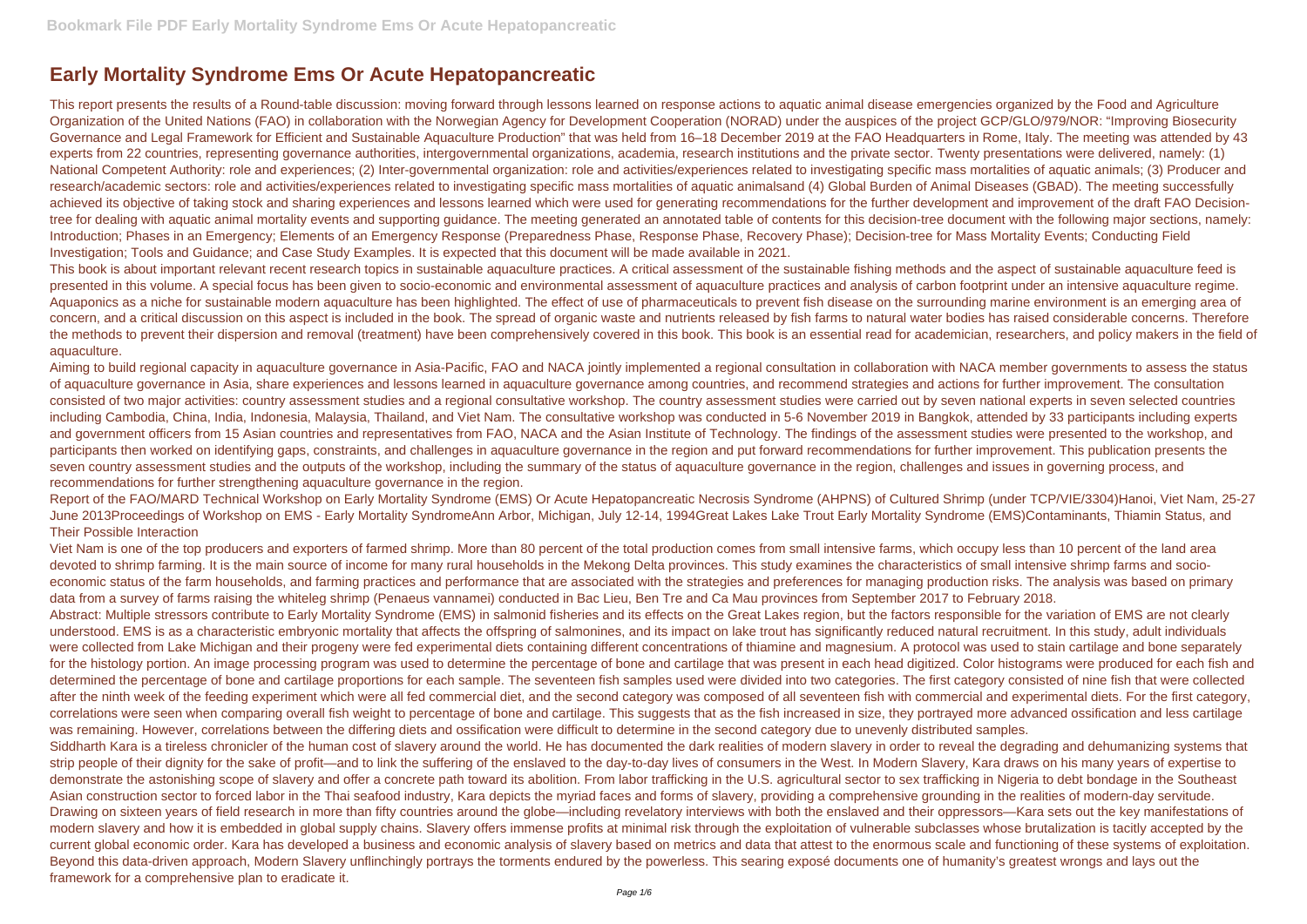Regulating Safety of Traditional and Ethnic Foods, a compilation from a team of experts in food safety, nutrition, and regulatory affairs, examines a variety of traditional foods from around the world, their risks and benefits, and how regulatory steps may assist in establishing safe parameters for these foods without reducing their cultural or nutritive value. Many traditional foods provide excellent nutrition from sustainable resources, with some containing nutraceutical properties that make them not only a source of cultural and traditional value, but also valuable options for addressing the growing need for food resources. This book discusses these ideas and concepts in a comprehensive and scientific manner. Addresses the need for balance in safety regulation and retaining traditional food options Includes case studies from around the world to provide practical insight and guidance Presents suggestions for developing appropriate global safety standards

Issues in Global Environment—Biodiversity, Resources, and Conservation: 2013 Edition is a ScholarlyEditions™ book that delivers timely, authoritative, and comprehensive information about Additional Research. The editors have built Issues in Global Environment—Biodiversity, Resources, and Conservation: 2013 Edition on the vast information databases of ScholarlyNews.<sup>™</sup> You can expect the information about Additional Research in this book to be deeper than what you can access anywhere else, as well as consistently reliable, authoritative, informed, and relevant. The content of Issues in Global Environment—Biodiversity, Resources, and Conservation: 2013 Edition has been produced by the world's leading scientists, engineers, analysts, research institutions, and companies. All of the content is from peer-reviewed sources, and all of it is written, assembled, and edited by the editors at ScholarlyEditions™ and available exclusively from us. You now have a source you can cite with authority, confidence, and credibility. More information is available at http://www.ScholarlyEditions.com/. As the expansion in world aquaculture continues at a very high rate, so does the need for information on feeding of cultivated fish and shellfish. In the larval and juvenile phases of many species, the use of manufactured feed is not possible. This important book covers in detail the biology and culture of the main live prey and microalgae used as feeds in the aquaculture of major commercial species including shrimps, sea bass, halibut, cod and bivalves. Contents include comprehensive details of the status of marine aquaculture in relation to live prey, and chapters covering the biology, production, harvesting, processing and nutritional value of microalgae and the main prey species: rotifers, Artemia and copepods. The editors have drawn together an impressive international team of contributors, providing a work that is set to become the standard reference and practical guide on the subject for many years to come. Live Feeds in Marine Aquaculture is an essential purchase for anyone involved in marine aquaculture, including fish farmers, researchers, and personnel in feed and equipment companies supplying the aquaculture trade. An extremely valuable tool as a reference and practical manual for students and professionals alike; libraries in all universities and research establishments where biological and aquatic sciences and aquaculture are studied and taught, should have copies available on their shelves.

A clear illustration of the important role of aquaculture in supporting food security, livelihoods, and economic development around the world This new edition of Aquaculture: Farming Aquatic Animals and Plants covers important aspects of the culture of fish, shellfish, and algae in freshwater and marine environments. Subject areas covered include principles of aquaculture, water quality, environmental impacts of aquaculture, desert aquaculture, reproduction, life cycles and growth, genetics and stock improvement, nutrition and feed production, diseases, vaccination, post-harvest technology, economics and marketing, and future developments of aquaculture. Separate chapters also cover the culture of algae, carps, salmonids, tilapias, catfish, marine and brackish fishes, soft-shelled turtles, barramundi, marine shrimp, mitten crabs, and other decapod crustaceans, bivalves, gastropods, and ornamental species. This edition also provides greater coverage of aquaculture in China, reflecting the country's importance in the global scene. Providing core scientific and commercially useful information, and written by 35 eminent international authors, this expanded and fully updated Third Edition of Aquaculture is essential reading for all students and professionals studying and working in aquaculture. Fish farmers, hatchery managers, and those in aquaculture support and supply industries, such as feed manufacturing, will find an abundance of commercially useful information within this important and now established book. Describes the multitude of developments that have occurred within the aquaculture field over the last 15 years Includes a major revision of production statistics and trends, discussion of technical developments, and revised and extended coverage provided by broader international authorship Brings together 35 internationally recognized contributors, including a number of new contributors Aquaculture: Farming Aquatic Animals and Plants, Third Edition is a recommended text for students of the subject and a concise reference for those working in or entering into the industry.

Asian Aquaculture 'The Practical' is a quarterly magazine published by Asian Aquaculture Network (AAN). E-magazine is available free online at your convenience to view, download and print. Asian Aquaculture 'The Practical' magazine is one of our roads to reach our goal. As stated in the mission of AAN that we are aiming to help aquaculturists and farmers operate a profitable and environmentally sound business in order to sustainably feed the world affordable aquaculturists, farmers, and interested parties. Every issue of 'The Practical' includes different topics focusing on practical aquaculture knowledge written by aquaculture experts from many countries in Asia. Moreover, updated aquaculture news including Events Calendar is provided in 'The Practical'. Furthermore, we will keep you updated on the information of new technology and innovations, so you will not miss out the new trends. Genomics and Biotechnological Advances in Veterinary, Poultry, and Fisheries is a comprehensive reference for animal biotechnologists, veterinary clinicians, fishery scientists, and anyone who needs to understand the latest advances in the field of next generation sequencing and genomic editing in animals and fish. This essential reference provides information on genomics and the advanced technologies used to enhance the production and management of farm and pet animals, commercial and non-commercial birds, and aquatic animals used for food and research purposes. This resource will help the animal biotechnology research community understand the latest knowledge and trends in this field. Presents biological applications of cattle, poultry, marine and animal pathogen genomics Discusses the relevance of biomarkers to improve farm animals and fishery Includes recent approaches in cloning and transgenic cattle, poultry and fish production

This is the ninth volume of ten in the The Natural History of the Crustacea Series. The chapters in this volume synthesize the diverse topics in fisheries and aquaculture. In the first part of the book, chapters explore worldwide crustacean fisheries. This section comes to a conclusion with two chapters on harvested crustaceans that are usually not within the focus of the mainstream fisheries research, possibly because they are caught by local fishing communities in small-scale operations and sold locally as subsistence activity. In the second part of the book, the authors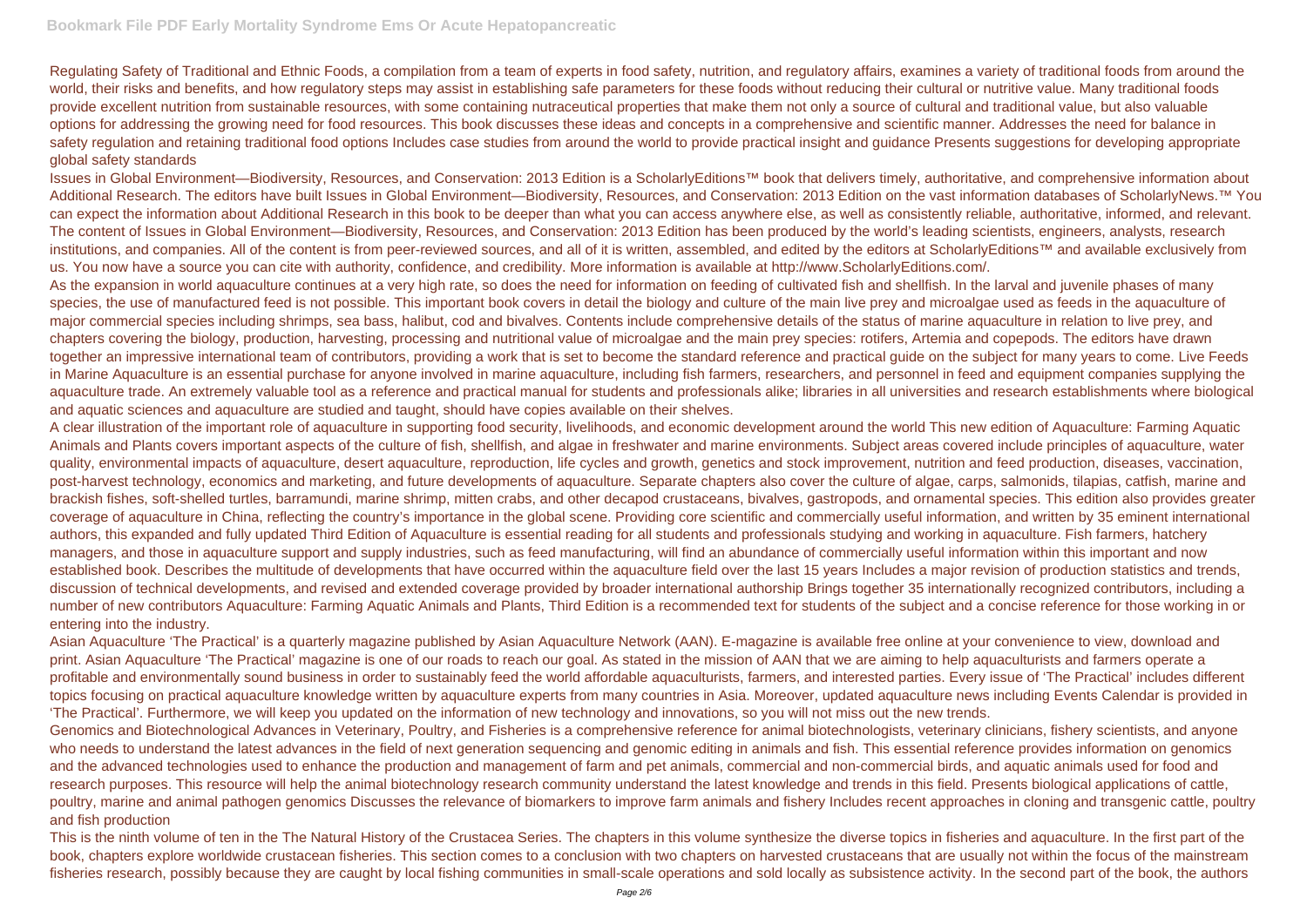explore the variety of cultured crustacean species, like shrimps, prawns, lobsters, and crabs. Chapters in the third part of the volume focus on important challenges and opportunities, including diseases and parasitism, the use of crustacean as bioindicators, and their role in biotechnology.

Marek's disease virus (MDV) is a herpesvirus which causes a lymphoproliferative disorder of the domestic chicken worldwide. This serious economical problem caused by MDV was mostly solved by development of an effective vaccine against MDV. The development of live vaccines against the disease is remarkable as it has led to the first example of a commercially available vaccine against cancer as well as against diseases caused by herpesviruses. This volume gives an overview on many aspects of MDV research and summarizes recent advances in the field. The topics include the history, biology, and molecular biology of MDV, pathogenesis, vaccinal immunity, immune response, genetic resistance and development of recombinant polyvalent vaccines. It is hoped that this volume will make an important contribution towards the control of infectious diseases.

Salmonid populations in the Great Lakes experienced a decline in the early twentieth century, presumably due to over-fishing combined with the introduction of exotic parasites such as the sea lamprey. Despite intensive rehabilitation and stocking programs, today significant natural reproduction exists only in Lake Superior. Dioxin-like contaminants (i.e., PHHs) are known to cause adverse effects in early life stage lake trout, and results indicate that even the low levels currently present in Lake Michigan can result in sublethal physical lesions or behavioral alterations such as diminished C-start response. 2,3,7,8-TCDD caused significant adverse effects of both C-start behavior and feeding in rainbow trout and lake trout young. In addition to the presence of contaminants, a nutritional thiamin deficiency has been shown to cause high mortality, termed Early Mortality Syndrome (EMS), in Great Lakes swim-up fry. In the current study, fry eventually succumbing to EMS exhibited reduced embryo C-start behavior. It appears that neither the presence of PHHs nor EMS mortality can fully account for the total lack of lake trout recruitment in the lower Great Lakes. However, it is possible that an interaction between the two stressors can result in greater than expected effects on fry health and survival.

Sustainable Biofloc Systems for Marine Shrimp describes the biofloc-dominated aquaculture systems developed over 20 years of research at Texas A&M AgriLife Research Mariculture Laboratory for the nursery and grow-out production of the Pacific White Shrimp, Litopenaeus vannamei. The book is useful for all stakeholders, with special attention given to entrepreneurs interested in building a pilot bioflocdominated system. In addition to the content of its 15 chapters that cover topics on design, operation and economic analysis, the book includes appendices that expand on relevant topics, links to Excel sheets that assist in calculations, and video links that illustrate important operations tasks. Presents the most recent trials on nursery & gross-out of L. vannamei Includes a discussion of site selection, equipment options and water sources Provides a step-by-step guides from tank preparation, to feeding and harvest

Thiazoles—Advances in Research and Application: 2013 Edition is a ScholarlyEditions™ book that delivers timely, authoritative, and comprehensive information about Famotidine. The editors have built Thiazoles—Advances in Research and Application: 2013 Edition on the vast information databases of ScholarlyNews.™ You can expect the information about Famotidine in this book to be deeper than what you can access anywhere else, as well as consistently reliable, authoritative, informed, and relevant. The content of Thiazoles—Advances in Research and Application: 2013 Edition has been produced by the world's leading scientists, engineers, analysts, research institutions, and companies. All of the content is from peer-reviewed sources, and all of it is written, assembled, and edited by the editors at ScholarlyEditions™ and available exclusively from us. You now have a source you can cite with authority, confidence, and credibility. More information is available at http://www.ScholarlyEditions.com/. Whether through loss of habitat or cascading community effects, diseases can shape the very nature of the marine environment. Despite their significant impacts, studies of marine diseases have tended to lag behind their terrestrial equivalents, particularly with regards to their ecological effects. However, in recent decades global research focused on marine disease ecology has expanded at an accelerating rate. This is due in part to increases in disease emergence across many taxa, but can also be attributed to a broader realization that the parasites responsible for disease are themselves important members of marine communities. Understanding their ecological relationships with the environment and their hosts is critical to understanding, conserving, and managing natural and exploited populations, communities, and ecosystems. Courses on marine disease ecology are now starting to emerge and this first textbook in the field will be ideally placed to serve them. Marine Disease Ecology is suitable for graduate students and researchers in the fields of marine disease ecology, aquaculture, fisheries, veterinary science, evolution and conservation. It will also be of relevance and use to a broader interdisciplinary audience of government agencies, NGOs, and marine resource managers.

Fullst.tit. Nordic Research Cooperation on Reproductive Disturbances in Fish. Undertit.: report from the Redfish project. Engelsk tekst.

A rapidly growing interdisciplinary field, disease ecology merges key ideas from ecology, medicine, genetics, immunology, and epidemiology to study how hosts and pathogens interact in populations, communities, and entire ecosystems. Bringing together contributions from leading international experts on the ecology of diseases among invertebrate species, this book provides a comprehensive assessment of the current state of the field. Beginning with an introductory overview of general principles and methodologies, the book continues with in-depth discussions of a range of critical issues concerning invertebrate disease epidemiology, molecular biology, vectors, and pathogens. Topics covered in detail include: Methods for studying the ecology of invertebrate diseases and pathogens Invertebrate pathogen ecology and the ecology of pathogen groups Applied ecology of invertebrate pathogens Leveraging the ecology of invertebrate pathogens in microbial control Prevention and management of infectious diseases of aquatic invertebrates Ecology of Invertebrate Diseases is a necessary and long overdue addition to the world literature on this vitally important subject. This volume belongs on the reference shelves of all those involved in the environmental sciences, genetics, microbiology, marine biology, immunology, epidemiology, fisheries and wildlife science, and related disciplines. Intensive tilapia co-culture is the commercial production of various species of tilapia in conjunction with one or more other marketable species. Tilapia are attractive as a cocultured fish because of their potential to improve water quality, especially in penaeid shrimp ponds, by consuming plankton and detritus and by altering pathogenic bacterial populations while increasing marketable production. Following introductory chapters covering ecological aspects of co-culture, tilapia feeding habits, historical use, and new models, Tilapia in Intensive Co-Culture is divided into co-culture in freshwater and marine environments. Co-culture core information is presented on Vibrio control, high-rate aquaculture processes, aquaponics, tilapia nutrient profile, and tilapia niche economics and marketing in the U.S, and with carp, catfish, freshwater and marine shrimp in the Americas, the Middle East, and Asia. Tilapia in Intensive Co-Culture is the latest book in the prestigious World Aquaculture Society (WAS) Series, published for WAS by Wiley Blackwell. It will be of great use and interest to researchers, producers, investors and policy makers considering tilapia co-culture in terms of environmental and economic sustainability.

The globalization of trade, monetary and fiscal policies, capital markets, and investment patterns is reshaping the world economy and is leading to new financial, commercial, and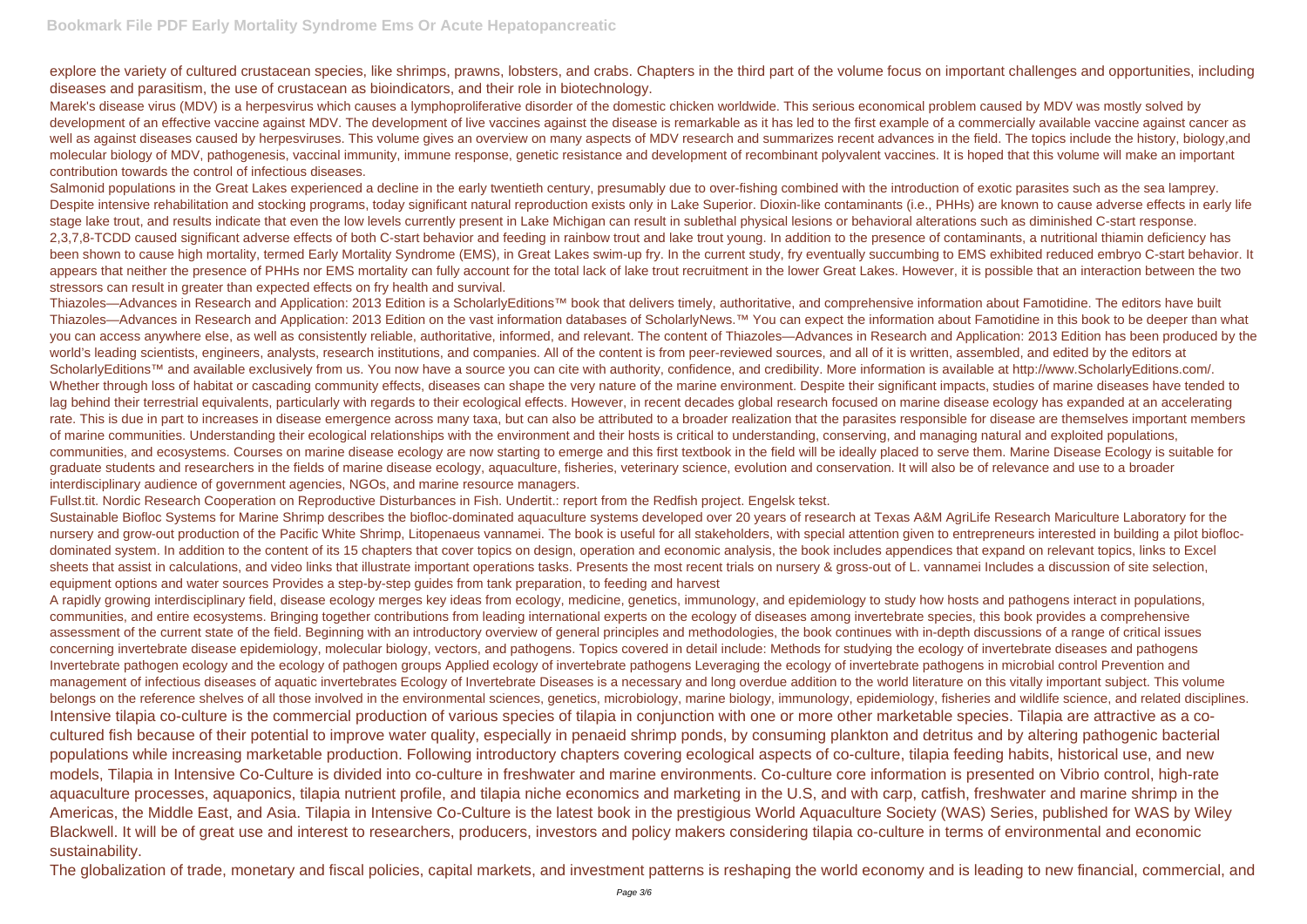marketing structures as well as unprecedented economies of scale. Simultaneously, national and international awareness and to strengthen. There is consensus among responses to accelerating environmental degradation continue most developed countries that the rapidly evolving new economic order needs to be well integrated with policies to maintain or restore environmental quality. Many challenges remain, however, in evaluating the geo-ecological implications of economic globalization, and in formulating the appropriate management responses. In lakes and rivers, the management of water supply and quality has largely proceeded on the basis of local considerations rather than at the global scale that has been more typical of environmental management of the atmosphere and ocean. It is increasingly apparent, however, that high-quality water resources are now in critically short supply not only because of local problems such as over-irrigation and eutrophication, but also as a result of larger-scale climate effects on the hydrosphere. This magnitude of impact will increasingly require the integrated monitoring and management of water resources on a planetary scale, with world criteria for environmental assessment, restoration, and conservation strategies. The increasing extent of world trade in potable freshwater heightens the urgency for establishing international approaches, criteria, and regulations.

This book offers insights into the recent research focusing on green solutions to address environmental pollution and its impacts. Bioremediation is a vast area that encompasses numerous innovative and cost-effective experimental and research methods involvingnumerous technologies, such as biotechnological, biochemical, microbial, marine, chemical and engineering approaches. Featuring original research and review articles by leading experts, the book explores potential solutions to the growing issues of waste management and environmental pollution and their impacts, and suggests future research directions. As such, it is a valuable resource for professionals and general readers alike.

Aquafeed Formulation is the only resource that provides summaries with examples and formulation techniques specifically to meet the needs of anyone in the aquaculture industry. As feed is the largest single cost item in aquaculture production, and formulating aquaculture feed requires many combinations of several ingredients and nutrient requirements, this book takes a clear-and -concise approach, providing essential information on formulation and covering relevant available software, feed nutrients, and additives such as enzymes and phytase and conjugated fatty acids, as well as best industry practices to improve aquafeed production. Users will find this to be a one-stop resource for anyone interested or involved in, the global aquaculture industry. Includes the latest software evaluation for calculating protein and amino acid sources, trace minerals, and vitamins for aquaculture diets Provides essential information on formulation, covering feed nutrients and additives such as enzymes and phytase and conjugated fatty acids Presents factors affecting nutrient recommendations for aquaculture diets and nutritional effects on aquaculture nutrient excretion and water quality Covers a broad range of techniques to understand the nutrient recommendations in the NRC guide

Acute hepatopancreatic necrosis disease (AHPND), also known as early mortality syndrome (EMS), is caused by strains of Vibrio parahaemolyticus containing the PirAB toxin and has been devastating to shrimp aquaculture globally. Current methods for prevention rely on the use of antibiotics that leads to the development of antibioticresistant bacteria. In vitro, Bacillus subtilis strain T1 was found to possess antagonistic activity against EMS-causing V. parahaemolyticus strain D4 and is a candidate for use as a probiotic in the aquaculture industry. Competitive growth experiments examined the effect of T1 on D4 growth. Using qPCR to assess T1 and D4 growth, these studies showed that T1 was capable of inhibiting D4 growth in a density-dependent manner, with complete inhibition occurring when the T1 starting density was 104-fold higher than D4. Using a mariner-based transposon system, T1 mutants were generated to identify genes involved in D4-inhibitory activity. Of over 3,000 colonies screened using an overlaybased assay, 17 were identified as having either complete or partial loss of activity. Eleven mutants contained insertions within an ~30-kb DNA cluster that included lipopeptide and polyketide biosynthesis genes. One of these mutants, A3-41, which contained an insertion within a non-ribosomal peptide synthetase gene utilized for lipopeptide biosynthesis, was found to have lost the ability to inhibit D4 growth in coculture experiments. Two mutants were found to contain insertions within stationary phase regulators, spo0A (sporulation gene regulator) and oppA (first gene of the oligopeptide transporter system operon) suggesting that D4 inhibitory activity is associated with a stationary phase product. Consistent with the mutagenesis results, supernatant fractions prepared from stationary phase cultures of T1 were found to inhibit D4 growth in a dose-dependent manner while culture supernatants prepared from mutant A3-41 were not inhibitory. These results indicate that T1 produces and excretes a stationary phase metabolite(s) that has inhibitory activity against D4 and has implications for the use of T1 as a probiotic in shrimp aquaculture.

The contents of this Shrimp acute hepatopancreatic necrosis disease strategy manual provides information and guidance relevant to the development of policies to respond to outbreaks of acute hepatopancreatic necrosis disease (AHPND) in farmed marine shrimp. The etiologic agents for AHPND are virulent strains of bacteria belonging to the genus Vibrio parahaemolyticus and related species, which harbor specific toxin genes. While these bacterial species are part of the normal microflora of the marine environment, they may cause substantial mortalities in whiteleg shrimp (Penaeus vannamei) and giant tiger prawn (Penaeus monodon) cultured in countries in Asia and the Americas. These strains of these Vibrio bacteria secrete a PirABvp binary toxin resulting in sloughing of tubule epithelial cells and dysfunctions of the hepatopancreas in the acute form; mortality can reach 100 percent in affected ponds. Chronic presentation of this disease involves secondary bacterial infection of hepatopancreas and running mortality over the culture cycle. Acute or chronic presentation would greatly depend on the culture conditions. This disease can be considered a toxicosis rather than an infection. Economic losses due to this disease have amounted to over USD 7 billion annually. Further outbreaks of AHPND, particularly in areas that are currently free of the disease, would be expected to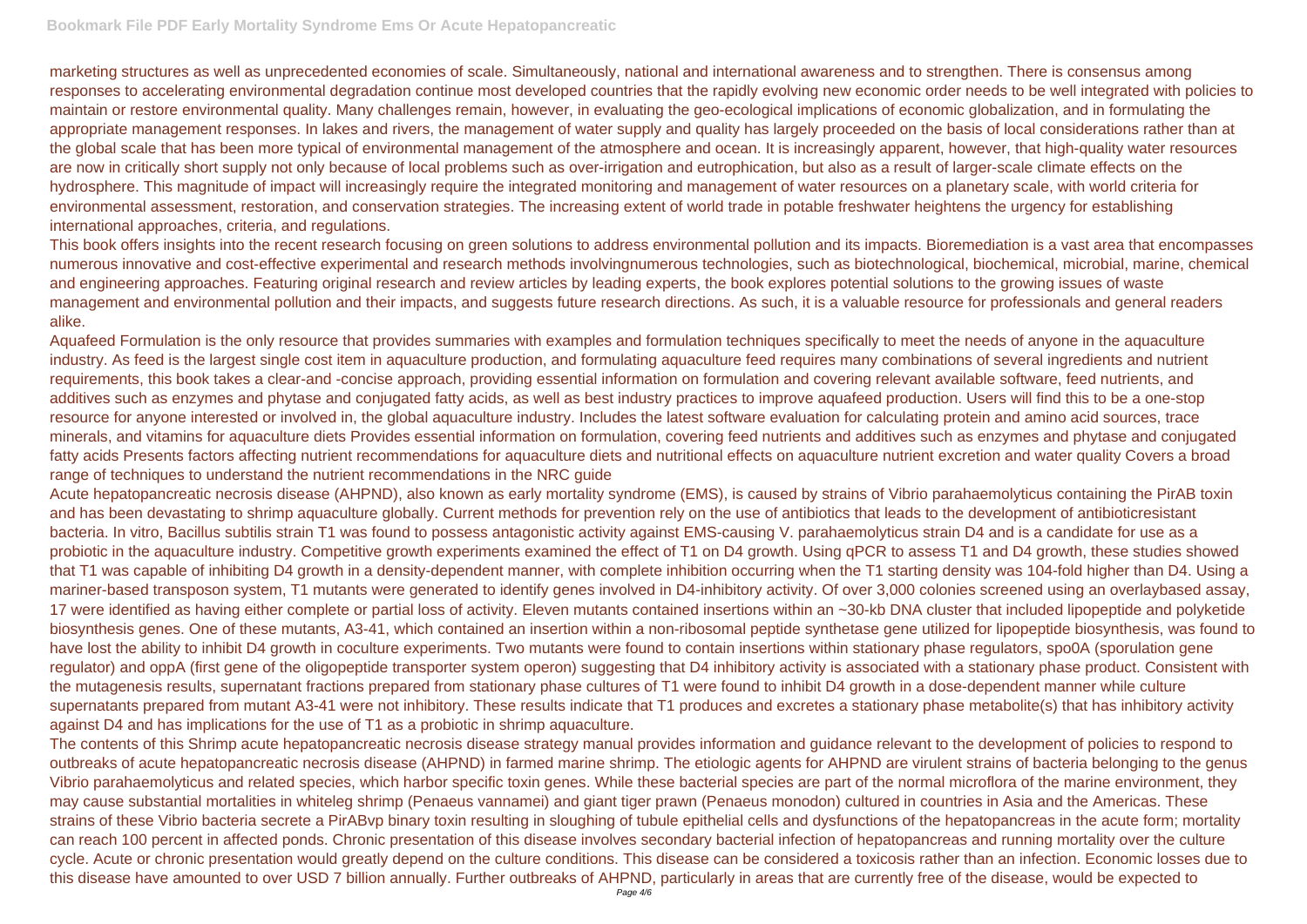experience similar devastating effects on local shrimp producers and the surrounding communities; and thus, there is an urgent need to develop a contingency plan to control and eradicate this disease. This manual includes information on: 1) the nature of AHPND: a brief review of current knowledge in disease etiology, susceptible species and global distribution; 2) diagnosis of disease: a description of gross clinical signs and laboratory methods; 3) prevention and treatment: farm management, the use and development of antibiotics, bacteriophages, probiotics, disease-tolerant shrimp, shrimp immunity and vaccination; 4) epidemiology: AHPND's geographic distribution, genotype, persistence in the environment, reservoir hosts, modes of transmission, risk factors, and economic impacts; 5) principles of control and eradication: methods for containment, mitigation and eradication of AHPND, and trade and industry considerations; and 6) policy development and implementation: AHPND-specific objectives, options and strategies for eradication and control, education, capacity building, funding, and compensation.

A series of studies were conducted on an emerging disease in farmed penaeid shrimp. This disease was first named as Early Mortality Syndrome (EMS) or more descriptively as Acute Hepatopancreatic Necrosis Syndrome (AHPNS). As part of the outcome of this research, the etiology of EMS/AHPNS was demonstrated. EMS was first classified as an idiopathic disease because no causative agent had been identified. Preliminary studies conducted in Vietnam in 2012 by the University of Arizona Aquaculture Pathology Laboratory (UAZ-APL) indicated that EMS is infectious (Tran et al., 2013). The agent was identified as a unique strain of Vibrio parahaemolyticus. Hence, EMS has a bacterial etiology confirmed by satisfying Koch's Postulates. Further studies focusing on the bacterial isolate causing EMS revealed that the agent could produce toxin(s), which is responsible for the primary pathology in affected shrimp. Since the causative agent has been identified, we propose a new name for EMS as Acute Hepatopancreatic Necrosis Disease (AHPND). Characterizations of the AHPND-causing Vibrio parahaemolyticus: Biochemical methods and molecular methods were used. Based on these results, various diagnostic methods were developed including polymerase chain reaction (PCR) test and biochemical tests. Other aspects of the AHPND causing V. parahaemolyticus were also run to determine such as antibiogram and the development of resistance mechanism of the bacteria exposed to farm conditions with antibiotic medications, pathogenicity, and infection dose of the bacteria, mode of infection, mechanisms governing the toxin production, and effects of environmental parameters on the invasion of the agent. Some proposed control measures for AHPND: Several antibiotic-free approaches were tested to determine viable control methods for AHPND. The principle proposed control method is to increase biosecurity. With the PCR method that has been developed, potential sources of the pathogen such as post-larvae and broodstock can be tested. As more and more insights of the pathogen were explored, the behavior of the pathogen was further elucidated. Based on this, control methods such as using polyculture with tilapia, probiotics, and bioflocs system were also tested. Several improvements in shrimp farming practices that may reduce the outbreak of the disease were also proposed. One of the emerging disease threatening the shrimp industry is caused by a bacterial pathogen which harbors a plasmid, containing a deadly toxin that triggers high mortality in shrimps. The disease has been identified as acute hepatopancreatic necrosis disease (AHPND) or commonly known as early mortality syndrome (EMS). To help in the efforts of sustaining the shrimp industry, this study is focused on detecting Vibrio parahaemolyticus causing AHPND/EMS affecting Litopenaeus vannamei (Boone,1931), (Pacific white shrimp) and Penaeus monodon (Fabricius, 1798,(Black Tiger shrimp) in the Philippines. Microbiological methods, conventional Polymerase Chain Reaction (PCR) and histopathology were applied to confirm the presence of AHPND/EMS. Prevalence of the pathogenic strain of V.parahaemolyticus from different locations were; 22 % for L. vannamei and 8% for P. monodon in Bulacan; 73% for L. vannamei and 83% for P. monodon in Bataan; 40% for L. vannamei and 20% for P. monodon in Pampanga and 27% for P. vannamei in Batangas. Collectively, the prevalence of AHPND/EMS is 33% in Luzon. Shrimp samples tested 25% for P. vannamei in Cebu and 20% for P. vannamei in Bohol making the 21% prevalence of AHPND/EMS in Visayas. Shrimp samples resulted to three percent (3%) for L. vannamei in General Santos and six percent (6%) for L. vannamei in Sarangani, hence, five percent (5%) prevalence of AHPND/EMS in Mindanao.Taken all together, the prevalence of this emerging disease in the Philippines was 24% during the period of testing. Recognizing the presence and effect of this emerging disease in the shrimp industry in the Philippines is essential in identifying and strategizing ways to combat the disease. Specific primers for the detection of the virulent strains of AHPND/EMS V.parahaemolyticus through PCR were utilized so that timely possible measures to prevent AHPND outbreaks can be developed.

Aquaculture, Resource Use, and the Environment places aquaculture within the larger context of global population growth, increased demand for sustainable, reliable sources of food, and the responsible use of natural resources. Aquaculture production has grown rapidly in recent decades as over-exploitation and environmental degradation have drastically reduced wild fish stocks. As fish production has increased, questions have persisted about the environmental sustainability of current aquaculture practices. Aquaculture, Resource Use, and the Environment is a timely synthesis and analysis of critical issues facing the continued growth and acceptance of aquaculture practices and products. Chapters look at the past, present, and future demands for food, aquaculture production, and tackle key issues ranging from environmental impacts of aquaculture to practical best management practices in aquaculture production. Providing broad coverage of issues that are essential to the continued development of aquaculture production, Aquaculture, Resource Use, and the Environment will be vital resource for anyone involved in the field of aquaculture.

Thiazoles: Advances in Research and Application: 2011 Edition is a ScholarlyEditions™ eBook that delivers timely, authoritative, and comprehensive information about Thiazoles. The editors have built Thiazoles: Advances in Research and Application: 2011 Edition on the vast information databases of ScholarlyNews.™ You can expect the information about Thiazoles in this eBook to be deeper than what you can access anywhere else, as well as consistently reliable, authoritative, informed, and relevant. The content of Thiazoles: Advances in Research and Application: 2011 Edition has been produced by the world's leading scientists, engineers, analysts, research institutions, and companies. All of the content is from peer-reviewed sources, and all of it is written, assembled, and edited by the editors at ScholarlyEditions™ and available exclusively from us. You now have a source you can cite with authority, confidence, and credibility. More